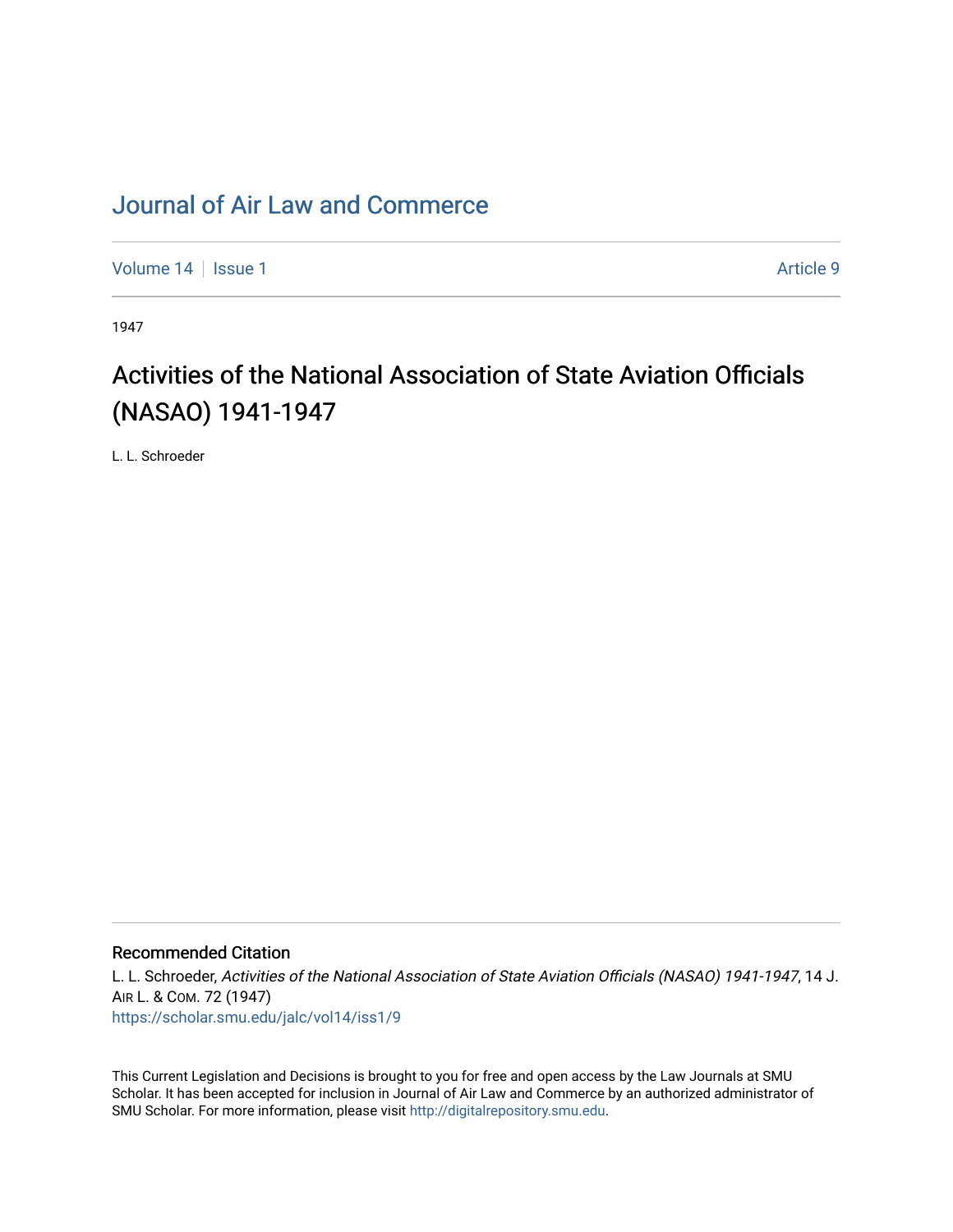## **STATE AND LOCAL**

### **Department Editor: Madeline C. Dinu\***

## **ACTIVITIES OF THE NATIONAL ASSOCIATION OF STATE AVIATION OFFICIALS (NASAO) 1941-1947**

#### **By L. L. Schroedert**

**W** ITH the advent **of** the war in 1941, NASAO unanimously agreed to become inactive when many of the members were called to active duty in the armed forces. Dexter Martin, Director of Aeronautics for South Carolina, was named to serve as interim president.

In late 1942 and in 1943, the first Lea bill, H.R. 1012, was introduced in Congress under active sponsorship. At the first National Aviation Clinic at Oklahoma City in November, 1943 an effort was made to gain the endorsement of the delegates to this proposed legislation. Since the bill appeared to be inimical to the interests of the States, the small group of state aviation officials who were delegates to that Clinic, hastily met, reactivated the NASAO with Dexter Martin as president, for the purpose of taking an aggressive interest in proposed national and state aviation legislation.

On January 8, 1944, representatives of all major segments of the aviation industry gathered in Washington under the auspices of Roscoe Turner and formed, at the national level, the Civil Aviation Joint Legislative Committee, now reorganized as the Civil Aviation Legislative Council. At this and subsequent meetings, NASAO representatives were successful in their efforts to delete the objectionable features of H.R. 1012 and subsequently H.R. 3420.

To insure that these activities would not be construed as entirely destructive, the Executive Committee of NASAO determined to attempt to perfect an acceptable re-draft of the old Uniform Aeronautics Regulatory Act of 1935.1 Mr. William C. Green, Assistant Attorney General for the State of Minnesota, was requested to assist in the first draft of such a revision. First steps were consultations with Dr. Fred D. Fagg, Jr. of Northwestern University and with George B. Logan of St. Louis to pick up the threads of the work that had been done in the past. By the time of the second National Aviation Clinic in 1944 at Oklahoma City, a revised draft was ready for consideration and NASAO held its annual meeting prior to the Clinic. Invitations were extended to representatives of the Civil Aeronautics Administration, the Civil Aeronautics Board, and the Federal-State Relations Division of the Department of Justice, to attend. Three stormy days and nights were devoted to an examination of the draft, wordby-word and section-by-section. Attention was also given to a proposed revision of the State Airports Enabling Act. When the session was over, a draft had been completed which was accepted in principle by everyone present. This session marked the beginning of vastly improved relations

**\*** Madeline **C.** Dinu, Member of the Michigan Bar, Legal Counsel to the **"** Michigan Aeronautics Commission and to the NASAO.

tPresident, NASAO; Commissioner, Minnesota Department of Aeronautics.

**1** Adopted by the National Conference of Commissioners on Uniform State Laws and the American Bar Assn. at Los Angeles, July, **1935,** 11 Uniform L. Anno. **173,** 1936 USAvR 384. Withdrawn from the active list of Uniform Acts recommended for adoption by the states, in August, 1943. See Handbook of N.C.C.U.S.L., 1943, 66.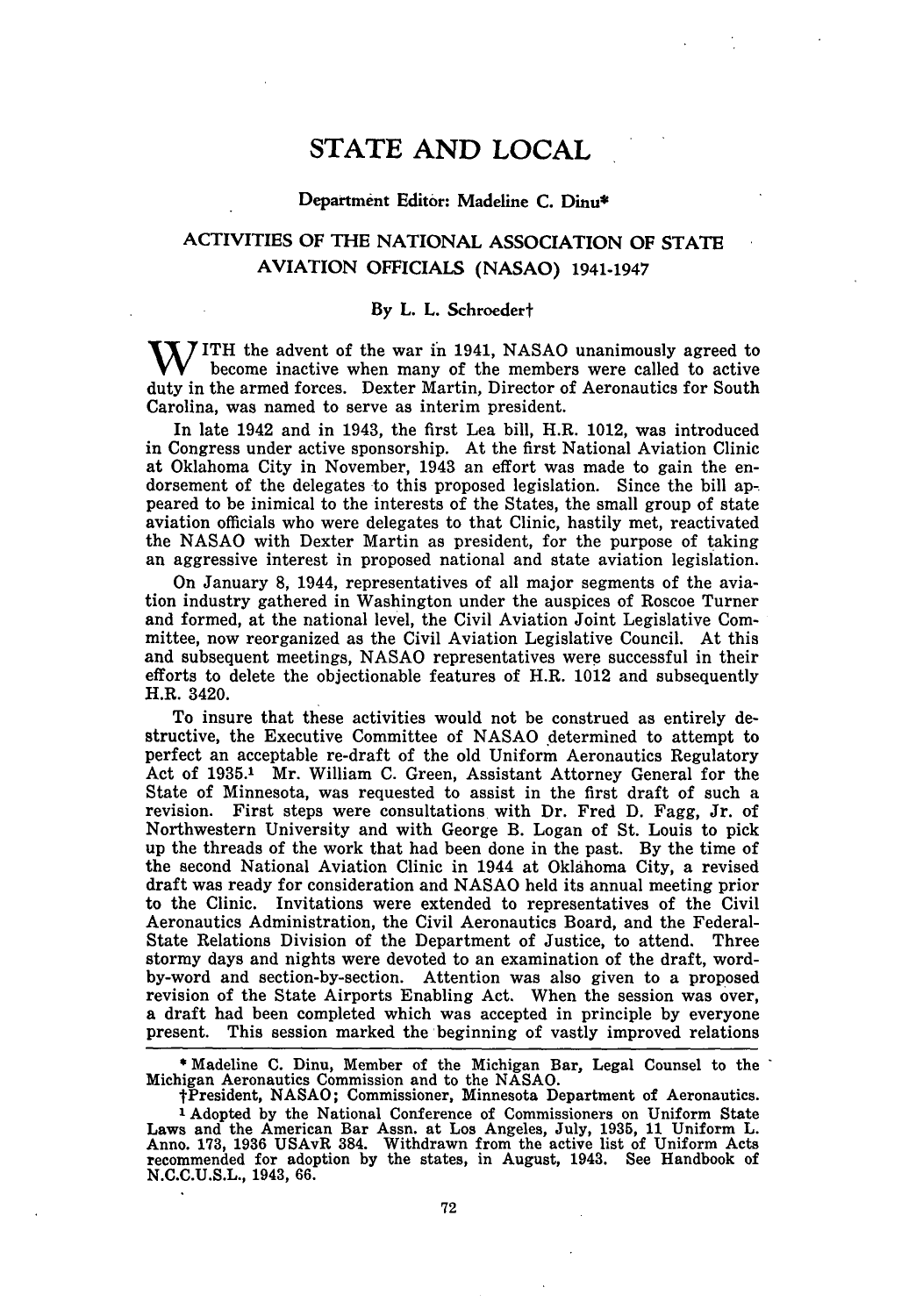between **NASAO** and the federal agencies interested in aeronautics. Sheldon B. Steers, recently returned from military service, and Director of Aeronautics for Michigan, was named president of **NASAO** for 1945.

During the 1945 state legislative sessions, the Uniform Aeronautics Department Act, drafted at the 1944 convention at Oklahoma City, was considered **by** the legislatures of most of the 44 states holding sessions in 1945. Some disagreement still remained, however, so that the Executive and Legislative Committees of **NASAO** returned to the task of revising and redrafting, this time with very active assistance from the Civil Aeronautics Administration and the Department of Justice. **By** the time of the 1945 annual meeting of **NASAO,** which was held in St. Louis, further revisions were ready for consideration. Again representatives of the Civil Aeronautics Administration, the Civil Aeronautics Board, and the Department of Justice attended for the purpose of discussing the Uniform Acts so that an acceptable compromise might be reached. This was not accomplished, with the result that the convention directed its newly elected president, William L. Anderson, and his Executive Committee, to discuss the matter directly with the heads of the interested federal agencies. As a consequence, a meeting was held in February of 1946, with T. P. Wright, William **A.** M. Burden, George Burgess and their staffs for the purpose of discussing the disagreement and formulating an acceptable statement of policy to guide the revision of the State Aeronautics Department Act. With the valuable assistance of the State Relations Division of the Department of Justice and the persistent efforts of George Burgess and William L. Anderson, such a statement of policy was finally adopted which has been the guide, with some subsequent modifications, for all federal-state relations to date.

The long process of re-drafting an acceptable Uniform State Department Act again occupied a considerable portion of time of the Executive Committee of **NASAO** until late spring of 1946 when a Uniform Aeronautics Commission or Department Act was evolved which, with a few minor changes, received endorsement outright or in principle of virtually every segment of the aviation industry. It has been endorsed **by** the Civil Aeronautics Administration, the State Relations Division of the Department of Justice, and the Council of State Governments.

The following major changes of substance were made in the approved revision:

**1.** The revised Act includes a new section (section **13)** making it a violation of state law to operate an aircraft in a careless or reckless manner, punishable in the state courts **by** fine or imprisonment and **by** a prohibition against operation of an aircraft within the state for a period of time prescribed **by** the court, but not to exceed one year (section **23) ;** which punishments are coupled with a system of reporting between state and federal agencies (section 24).

2. Provisions of the former bill concerning state registration of federal airmen and aircraft certificates have been deleted, and there is included in the act a new section (section **15)** providing for resident pilot and aircraft registration annually, based solely upon the possession of appropriate federal certificates and the payment of required fees. Pilot registration fees are to be nominal, not exceeding **\$1.00,** while fees for aircraft registration are to be in lieu of all personal property taxes which might otherwise be levied upon aircraft. As an aid to enforcement of section **13** (discussed in paragraph **1** above) it is provided in section **23 (b)** that section **13** convictions shall be noted upon the violators' certificates of pilot registration. However, neither pilot nor aircraft registrations are made revocable for any reason.